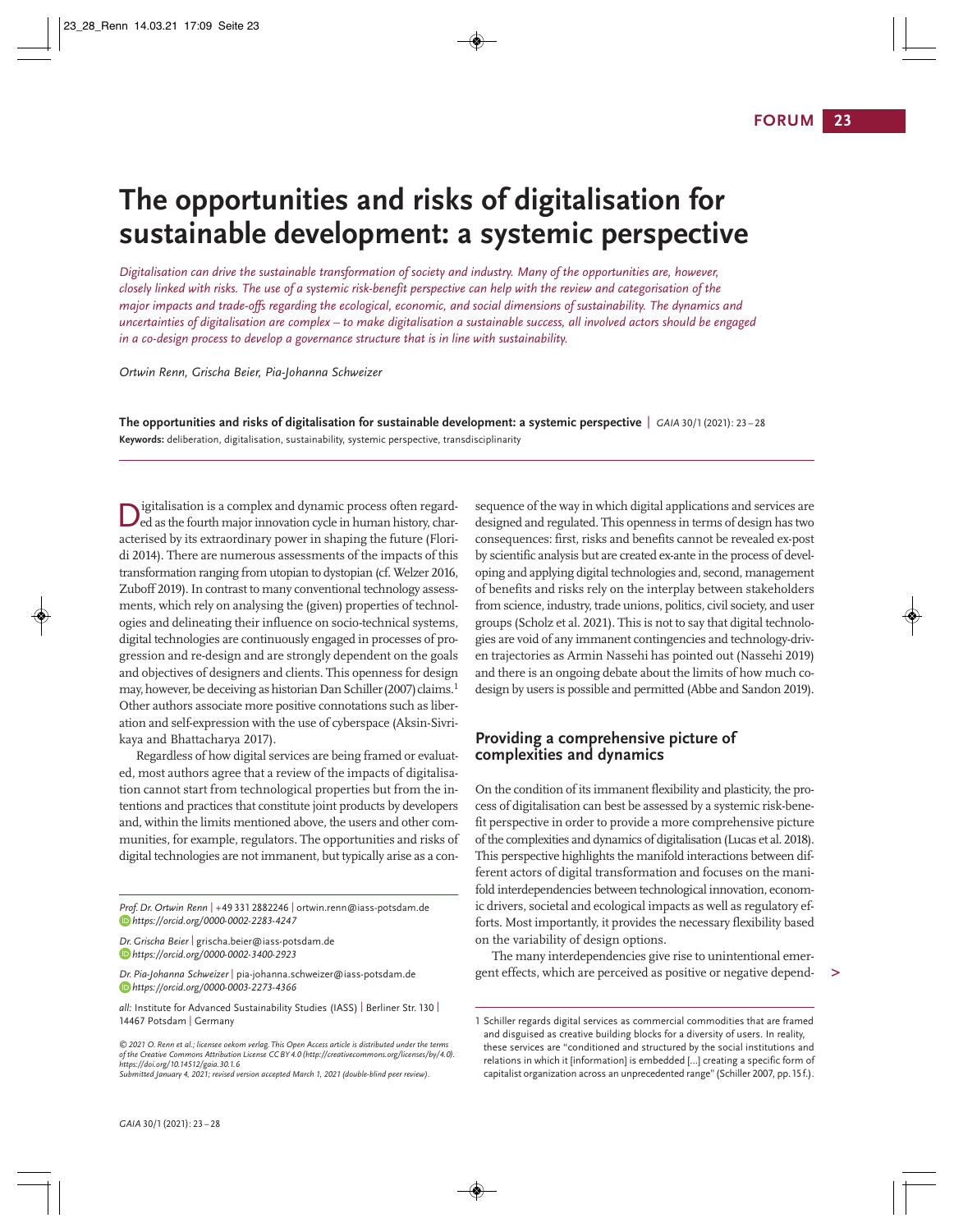ing on the viewpoint of the observer. This ambiguity creates par ticular problems and challenges for governing digitalisation. Any impact assessment of digital transformations needs to include, first, a clear normative basis from which such an assessment is made and, secondly, a conceptual framework that does justice to the relative openness for designing technological options.

Both conditions (normative framework and openness) are met when using the systemic risks perspective and applying the normative frame of sustainability. The systemic risks perspective integrates knowledge on technological flexibility, economic organi sational forms, regulatory parameters, and social or individual behaviour (Renn et al. 2020). All four areas of influence are interlinked

In the case of dematerialisation, the aim is to develop products and services with a minimum of material input, waste and emissions, and to use environmentally friendly materials and processes whenever new materials have to be added to the production cycle. Final ly, the goal of renaturalisation refers to the conservation of biodiversity and the continued existence of natural ecosystems.

Digitalisation offers opportunities to fulfil these three ecological goals. Digital platforms can provide communications and coordination services with a smaller carbon footprint in terms of mobility, material consumption, and land use. The substitution of energy and materials with information is one of the hallmarks of the new digital age of innovation. In the digitalised production – the

*Linking a systemic risk-benefit perspective with a normative frame based on the three pillars of sustainability has the potential to facilitate the creative freedom of digital transformations and at the same time to represent the plurality of values within the normative boundaries of sustainable development.*

and mutually dependent (Schweizer 2019). The systemic perspective provides a conceptual approach to include complexity, uncer tainty, and ambiguity into risk analysis as well as risk governance, and opens the door for flexible and adaptive management methods (Klinke and Renn 2012). It underscores the importance of flexible and responsive interventions, thus places a specific focus on the process of design (Schweizer and Renn 2019). Governance impulses can be strategically planned and executed, however, only within limits. All interventions by governance actions are processed within the respective system according to its own rules (in German "operative Geschlossenheit").

The overarching goal of sustainable development is a guiding principle for the coherent evaluation of potential impacts gener ated by digitalisation processes. This goal provides the normative reference point for criteria of impact assessment. It is essential that all three dimensions of sustainability – the ecological, the economic, and the social – are taken into consideration and analysed in terms of their respective interdependencies and flexibilities. The combination of a systemic risk-benefit perspective and a norma tive frame based on the three pillars of sustainability has the potential to give adequate weight to the creative freedom of digital transformations and to represent the plurality of values within the normative boundaries of sustainable development.

#### **The ecological dimension: untapped potentials**

The three main objectives of *ecological sustainability* are decarboni sation, dematerialisation and renaturalisation (Dalby 2016). Decarbonisation focuses on the reduction of harmful greenhouse gases, in particular carbon dioxide. The aim here is to shift to a sustainable energy supply based on renewable energy sources.

so-called Industry 4.0 – digital technologies can help to optimise production processes in such a way that the consumption of energy and material is minimised (Fritzsche et al. 2018). Innovative approaches to improving energy efficiency through the use of digital technologies are, for example, the systemic optimisation of the ki nematic properties of large robot fleets (Riazi et al. 2017) or the flexible adaptation of industrial loads to the availability of renewable energies (Ma et al. 2020). The most prominent approach to saving materials is additive manufacturing, which can also be used to manufacture lighter products, potentially enabling further savings in the usage phase (Rinaldi et al. 2020).

However, such potential benefits are not automatically realised when digital technologies are applied. For example, there is an ongoing debate whether autonomous vehicles or distributed car shar ing systems will reduce or increase the overall ecological footprint, for example, due to rebound effects (Gossart 2015). Furthermore, due to the growing number of devices and the increasing use of streaming and cloud services, the energy consumption of digital services and applications continues to rise (Andrae 2019). Studies show that while modernising production processes in accordance with Industry 4.0 is thought to lead to efficiency gains, in many cases no significant reduction in material and energy consumption can be demonstrated (Fritzsche et al. 2018). The reason lies in an increase in production in absolute terms, a tendency to focus purely on process efficiency over time, and a failure to tap into the potential of digitalisation in corporate environmental manage ment (Beier et al. 2020).

In theory at least, the growth of digital services can be compatible with the goals of ecological sustainability. But today's reality is far-removed from that ideal. The consumption of energy and material is actually increasing as digitalisation expands. This sit uation will not change unless the majority of affected companies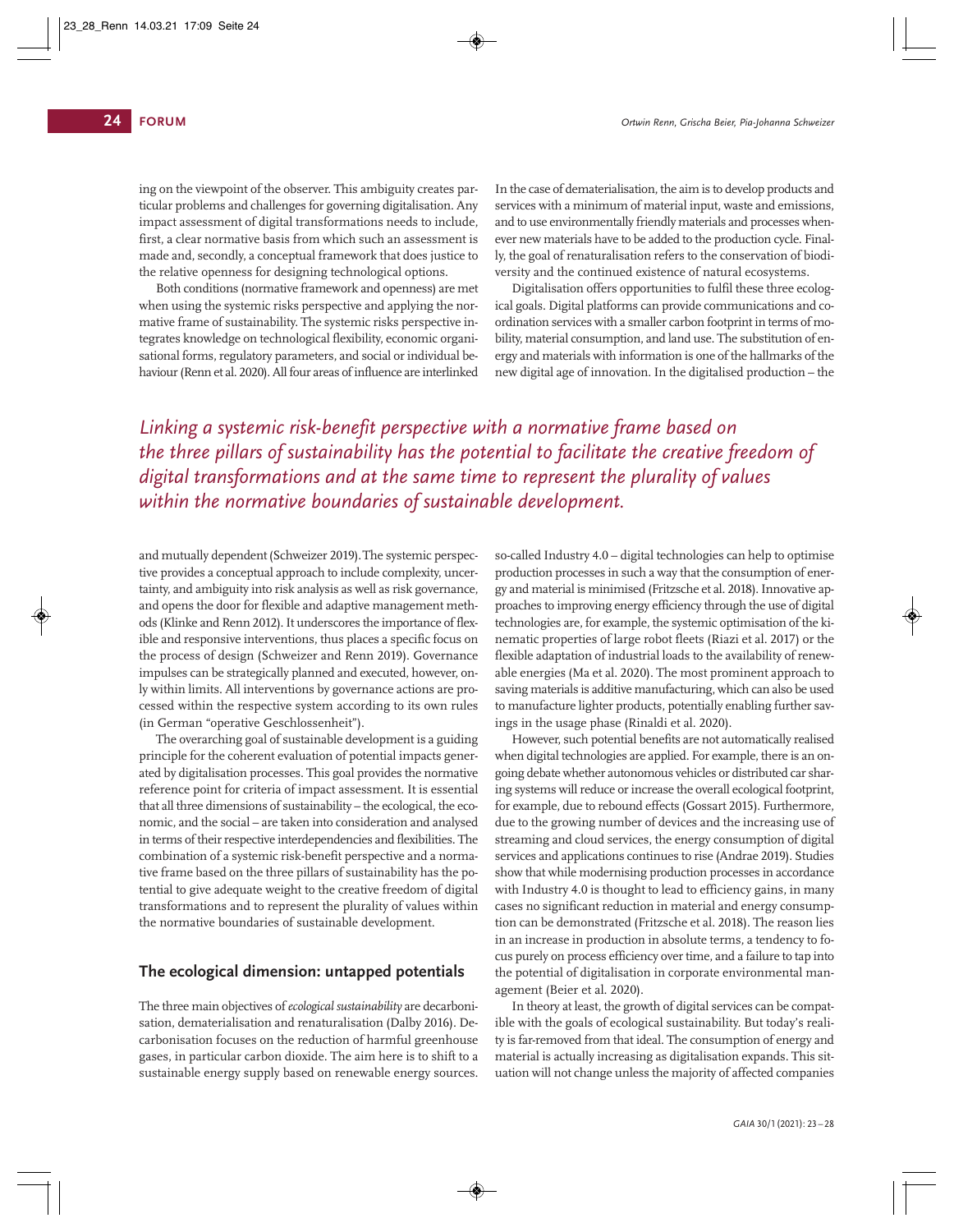**FIGURE 1:** Geographic distribution of value creation (in percent) in the information and communication technology (ICT) manufacturing sector. 2017. Source: UNCTAD (2019).

adopt the three ecological objectives as binding principles. This would require a clear commitment by the providers and operators of digital services to exploit efficiency potentials and use only (ideally selfgenerated) non-fossil energy sources for their servers and other devices. In the transition to Industry 4.0, binding targets for saving energy and material and reducing non-recyclable waste and land use need to be set.<sup>2</sup>

### **The economic dimension: accounting for the present and the future**

Three objectives are paramount regarding the economic dimensions of sustainability: fostering the circular economy, ensuring long-term, socially protected employment, and preserving an economic system that is open, innovative, and competitive (Schröder et al. 2020). A comprehensive circular economy necessitates digital services. Whenever waste from one sector is used as input material for another, complex and dynamic logistics are essential. This is where new applications in artificial intelligence, digital product identification, and compatible data standards across the entire product lifecycle can pave the way for sustainable logistics.

Without a doubt, digitalisation has created new value chains. According to estimates, the global information and communica tion technology (ICT) sector grew from US Dollar 1.3 trillion (1012) in 1992 to 3.9 trillion in 2014 and currently accounts for 4.5 percent of global gross domestic product (Selvam and Kalyanasundaram 2015). According to Eurostat over 53 million people were employed in the ICT sector worldwide in 2019. Practically all me dium- and long-term forecasts for the ICT sector assume that a growing number of highly qualified and well-paid jobs will be created in future while the general trend towards polarisation in employment continues unabated (OECD 2019).

Digital services will help us to make further efficiency gains in the production and dissemination of goods and services. Other important goals, like the resilience that has become so important in the current COVID-19 pandemic, can be achieved with the help of ICT systems, especially in the area of controlling and monitoring.



However, digitalisation also entails risks for economic sustain ability. In particular, the huge increase in electronic waste and the industry-supported built-in obsolescence of devices (especially smartphones) are diametrically opposed to the concept of a circular economy (Benton et al. 2015). There is no doubt that digitalisa tion creates new jobs and places of work. But there is also no doubt that jobs are being lost in conventional economic sectors, and entire professions are no longer needed (Dengler and Matthes 2018). Moreover, precarious forms of employment (without social security, ostensible self-employment) often arise as a side effect of tele working (OECD 2016). Turbulence on the employment market is an inevitable corollary of innovation and technological advancement. Yet this brings an ethical responsibility to find socially acceptable solutions for those who cannot share the benefits of digitalisation.

No other economic sector has greater potential for innovation and change than the ICT sector. But this also brings on the risk of a concentration of power. In 2017, ten national economies, led by China, the United States and South Korea, accounted for 93 percent of global value creation in ICT manufacturing (UNCTAD  $2019$ ) – also see figure 1. The five top providers of cloud computing (Amazon, Microsoft, IBM, Google, and Alibaba) are responsible for more than 80 percent of global value creation (Raj-Rei chert 2018).

In terms of innovation, potential efficiency gains, the creation of viable employment, and linked services and logistics in the cir cular economy, digital services and applications are a cornerstone of the economic dimension of sustainability. But the reality of the ICT sector still lags far behind this ideal. The quick replacement of terminal devices (particularly smartphones), poor hardware modularity, reparability and recyclability, and at least indirect encouragement of a throwaway mentality contradict the goals of cir cular economy that considers the long-term effects of resource de pletion. Concerted efforts on the part of industry, politicians, trade unions and civil society groups are needed to manage employment market transitions from analogue to digitally assisted jobs in a socially responsible way and to create incentives for a digital provider culture, especially in Europe, that can counteract the current tendency towards a concentration of power in the hands of a few companies.

<sup>2</sup> Behavioural economic incentives ("nudges") for more sustainable living and consumption could also be built into smart assistance systems.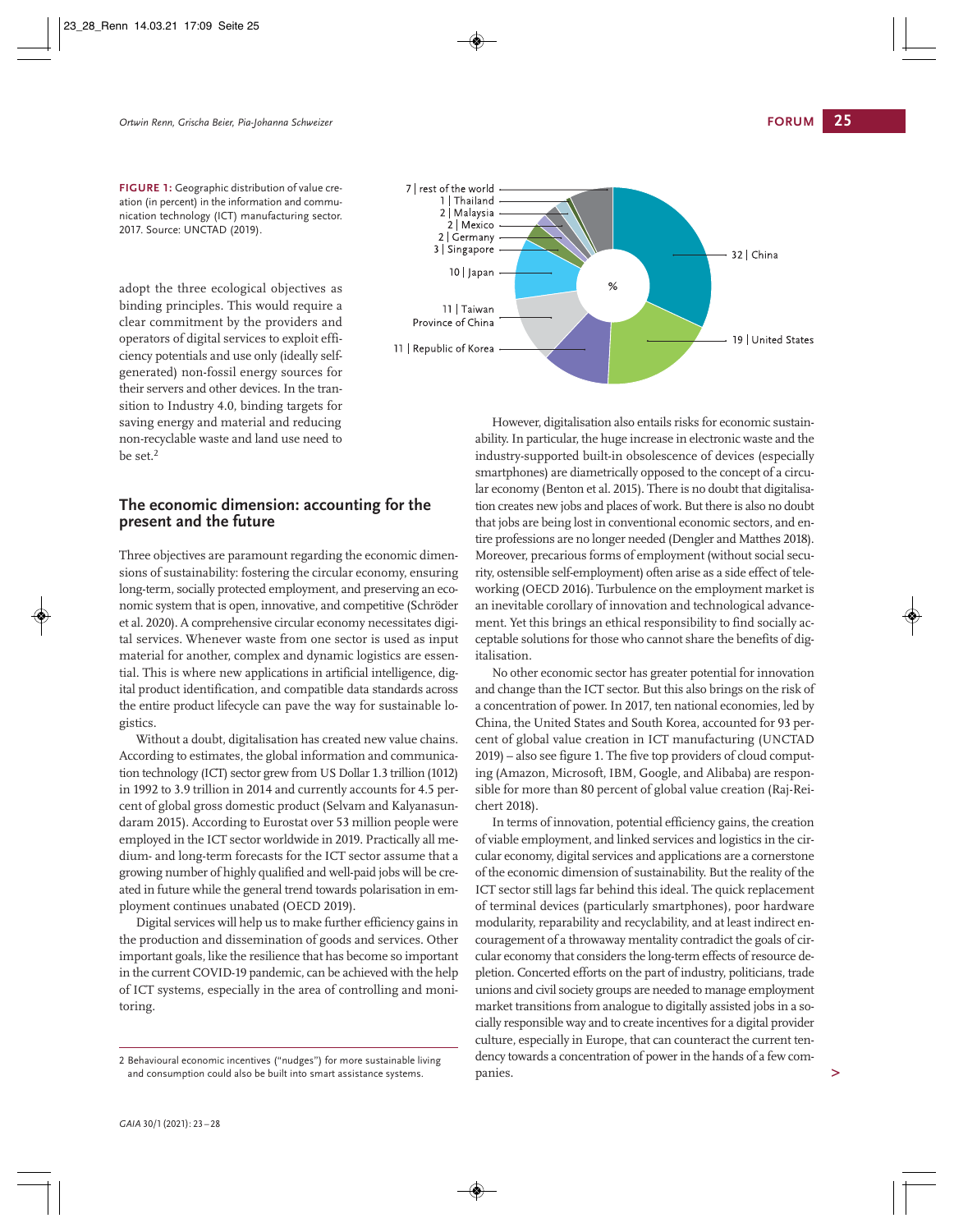# **The social dimension: focus on equality**

Three objectives can be identified in the context of the social dimension of sustainability in the area of digital services: equivalent living conditions (intra- and intergenerational justice), sovereignty and active participation in the digitalisation process (including on a global level), as well as social and cultural identification with the transformations set in motion by digitalisation (Weingärtner and Moberg 2011).

Some opportunities of digitalisation for the social dimension should also be highlighted. Digital services are provided free of charge for most users. Search engines, navigation services, social networks, communications forums, or functional control proces -

the digital transformation process (Kumar et al. 2020), and that puts them at a competitive disadvantage. Present regulations that govern data acquisition and processing are not sufficient to guarantee data security, let alone sovereignty (Scholz et al. 2021).

Practices that violate the protection of privacy, reduce transparency regarding data usage, and foster an illegitimate use of data constitute considerable risks that contribute to a feeling of power lessness and "being at the mercy" of digital providers. In a survey on the opportunities and risks of digitalisation conducted by acatech and Körber-Stiftung (2019), 65 percent of the respondents agreed with the statement that technological progress could not be halted. Such an attitude is hardly compatible with the aspiration to actively shape the digital transformation.

# *In order to reduce risks and to promote opportunities for sustainable development, new societal initiatives are needed to help shape the contextual conditions under which digital technologies and services can and should be designed.*

ses are all made available by providers without financial compensation. Instead, payment is made indirectly through the provision of data, which the providers can share with advertisers for a fee. This pattern makes digital services accessible to the majority of the population, even to those with low purchasing power. The only requirements are ownership of an internet-compatible device, internet access, and the ability to navigate the internet (digital literacy).

Many digital services facilitate the direct participation of users in public activities. The COVID-19 pandemic in particular has shown the extent to which digital communications platforms have allowed us to keep in touch with colleagues and friends, hold cultural events online, and maintain key services and functions. Further options like e-government and e-democracy hold the promise of even more convenient and inclusive access to public life. Mainly due to the social media, the digital age has been instrumental in promoting universal human rights across the globe, which only direct censorship has managed to curtail. All of this enriches the process of forming individuals' identity and exposes people to diverse cultural points of reference.

Many of these opportunities are, however, closely connected with risks. Many autocratic systems have used digital means to control individual behaviour and impose rigorous surveillance methods. Digitalisation can be a powerful tool for oppression as well as liberation. There is clear evidence that certain population groups and regions are advantaged and others disadvantaged when it comes to using digital services (e.g., Yoon et al. 2018).<sup>3</sup>

There is a strong positive correlation between digital literacy and social status (education, income, location) (Hockly and Dudeney 2018). In addition, one could expect a major division between those who will benefit from the digitalisation in their professional and private life and those who will be left behind. Small and me dium-sized enterprises are often not well equipped to cope with

Additionally, the emerging internet culture propagates certain attitudes, beliefs, and worldviews that are completely at odds with the original idea of the internet as a "haven of diversity". At the same time, the anonymity of social media is increasingly blurring the boundaries between objective criticism, personal insults, and outright threats. The atmosphere of online debate is becoming more aggressive, echo chambers are becoming more attractive, and the culture of fair debate is being replaced with insinuations, malice, and polarisation (Hendricks and Vestergaard 2018). In the long run, these developments challenge social cohesion and deliberative democratic processes, but may also contribute to the resilience of democracies as they bring hidden conflicts to the attention of the public discourse.

#### **Conclusions**

A systemic risk perspective illustrates the many interconnections and cross-sectoral dependencies between digital applications and the three dimensions of sustainability. Due to the flexibility in ser vice design, digital technologies provide multiple options but also path dependencies that are difficult to reverse. Opportunities and risks are closely intertwined and require informed and deliberate management decisions in order to be effective and favour sustain able development. Digital innovations will not per default increase sustainable practice; rather a professional technology assessment, a clear commitment to sustainability goals as expressed in the UN *Sustainable Development Goals,* and an inclusive decision-making style are required to promote sustainability within all three dimen-

<sup>3</sup> Inequities start with a lack of access to fast internet connections and ends with insufficient digital literacy.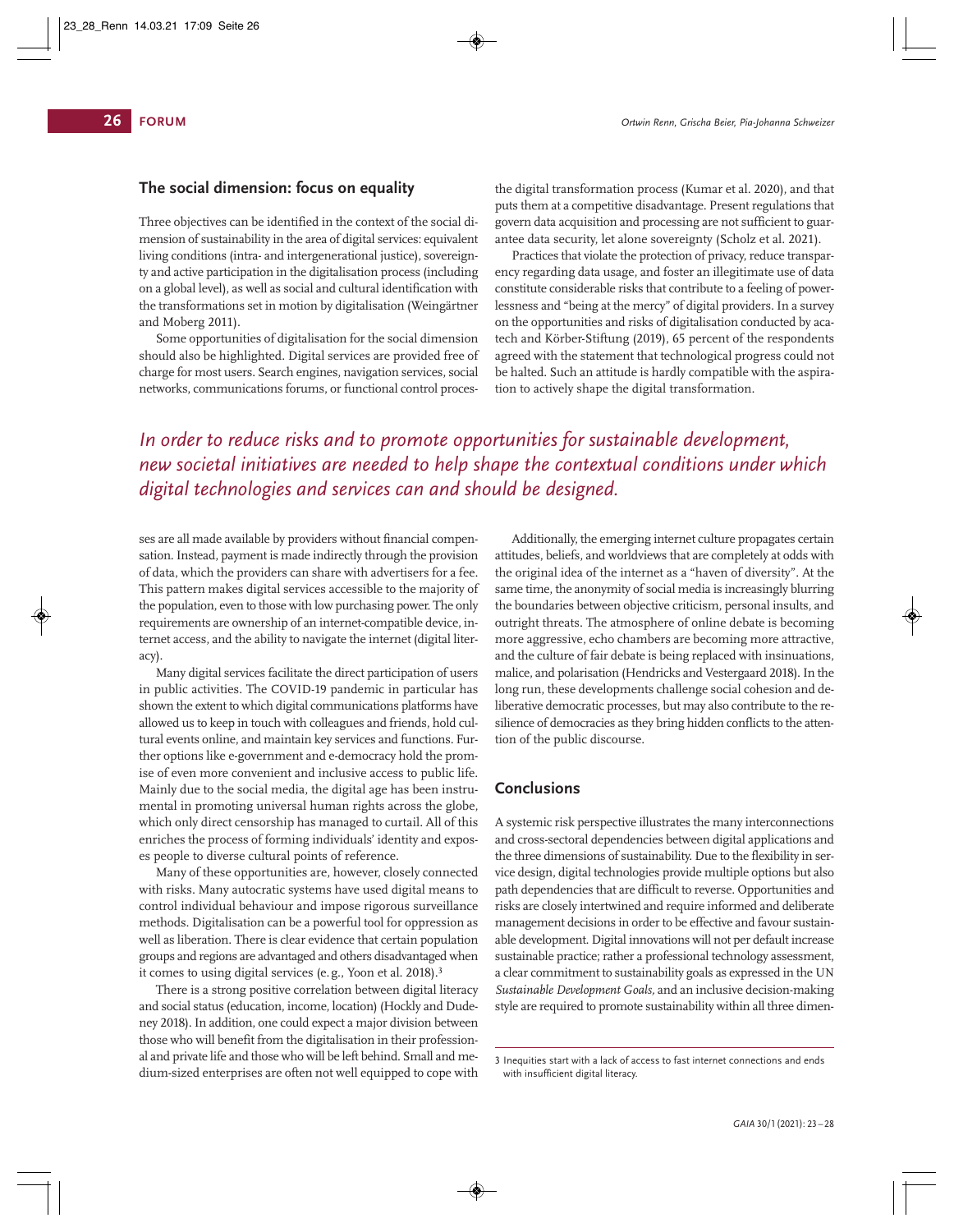sions of sustainability. Improving digital literacy in all sections of the population, ensuring free internet access, assisting small- and medium-sized enterprises with digital modernisation, making digital services available to all who need them and designing digital products that reduce energy and material demand are major objectives for designing a sustainable digital future. Above all, it is crucial to establish clear rules for data security and data sovereign ty. If these challenges are not adequately addressed acceptance of digital innovations is likely to erode and efforts towards a sustainable digitalisation process may be jeopardised.

In order to avoid or reduce these risks and promote opportunities for sustainable development, new societal initiatives are needed to help shape the contextual conditions under which digital technologies and services can and should be designed. Such initiatives should bring all relevant actors together in discourses in order to address the systemic risks, ensure a fair representation of developers, users and regulators and promote the opportunities that are associated with the digital potential (Renn and Schweizer 2020). Furthermore, conflicts and dilemmas are likely to arise between the ecological, economic and social dimensions of sustain ability that will require painful trade-offs and compromises (Scholz et al. 2020, p. 37). Yet, many of these conflicts and limitations can be addressed and partially resolved if all the actors are willing to engage in a mutual process of co-designing objectives, rules and regulations for a governance structure in line with the normative goals of sustainability. Such an attempt should be based on scientifically sound evidence and oriented towards the common good as determined and specified in a deliberative and interdisciplinary discourse among all relevant actors. Of course, these actors have different levels of power to design the conditions of the digital world. However, when taking the three dimensions of sustainability as evaluation criteria, it becomes clear that digitalisation has enormous potential to support a sustainable transformation of society and industry if all powerful actors are willing to pursue this path. We are convinced that, in spite of commercial interests and governmental tendencies for more control, providers, regulators and users have much to gain (and little to lose) if they jointly pursue an ambitious program to make digitalisation more sustainable. A recent attempt to produce such a joint effort has been the project *DiDaT (Digitale Daten als Gegenstand eines transdisziplinä ren Prozesses)* <sup>4</sup> that developed guidelines in a transdisciplinary discourse bringing together representatives of science, providers, and users (Scholz et al. 2021). It is now the time to create and iterate such discourses with the clear mandate to shape the digital transformation towards a more sustainable society. Creating more space for co-creative discourses that promote sustainable development in the digital world might also provide an opportunity for Europe to mediate between the US approach of commercialisation and the Chinese approach of governmental oversight (Scholz et al. 2020, p. 38).

# **References**

- Abbe, E., C. Sandon. 2019. *Provable limitations of deep learning.* Computer Science & Machine Learning. arXiv:1812.06369.
- acatech, Körber-Stiftung. 2019. *TechnikRadar 2019. Was die Deutschen über Technik denken.* Hamburg: acatech, Körber-Stiftung.
- Aksin-Sivrikaya, S., C. B. Bhattacharya. 2017. Where digitalisation meets sustainability: Opportunities and challenges. In: *Sustainability in a digital world.* Edited by T. Osburg, C. Lohrmann. Cham: Springer. 37– 49.
- Andrae, A. 2019. Comparison of several simplistic high-level approaches for estimating the global energy and electricity use of ICT networks and data centers. *International Journal of Green Technology* 5/1: 50–63.
- Beier, G., J. Kiefer, J. Knopf. 2020. Potentials of big data for corporate environmental management: A case study from the German automotive industry. *Journal of Industrial Ecology* 57/8: 1883. https://doi.org/10.1111/jiec.13062.
- Benton, D., E. Coats, J. Hazell. 2015. *A circular economy for smart devices: Opportunities in the US, UK and India.* www.green-alliance.org.uk/resources/A%20circular%20economy%20for%20smart%20devices.pdf (accessed March 3, 2021).
- Dalby, S. 2016. Contextual changes in earth history: From the Holocene to the Anthropocene. Implications for sustainable development and strategies of sustainable transition. In: *Handbook on sustainable transition and peace.* Edited by G.G. Bauch, U.W. Spring, J. Grin, J. Scheffran. Cham: Springer. 67–88.
- Dengler, K., B. Matthes. 2018. The impacts of digital transformation on the labour market: Substitution potentials of occupations in Germany. *Technological Forecasting and Social Change* 137: 304 –316.
- Floridi, L. 2014. *The 4th revolution: How the infosphere is reshaping human reality.* Oxford, UK: Oxford University Press.
- Fritzsche, K., S. Niehoff, G. Beier. 2018. Industry 4.0 and climate change: Exploring the science-policy gap. *Sustainability* 10/12: 4511. https://doi.org/10.3390/su10124511.
- Gossart, C. 2015. Rebound effects and ICT: A review of the literature. In: *ICT innovations for sustainability. Advances in intelligent systems and computing.* Volume 310. Edited by L. M. Hilty, B. Aebischer. Cham: Springer. 435– 448.

Hendricks, V., M. Vestergaard. 2018. *Postfaktisch – die neue Wirklichkeit in Zeiten von Bullshit, Fake News und Verschwörungstheorien.*  Munich: Karl Blessing.

- Hockly, N., G. Dudeney. 2018. Current and future digital trends in ELT. *RELC Journal* 49/2. https://doi.org/10.1177/0033688218777318.
- Klinke, A., O. Renn. 2012. Adaptive and integrative governance on risk and uncertainty. *Journal of Risk Research* 15/3: 273–292.
- Kumar, R., R. K. Singh, Y. K. Dwivedi. 2020. Application of industry 4.0 technologies in SMEs for ethical and sustainable operations: Analysis of challenges. *Journal of Cleaner Production* 275: 124063. https://doi.org/10.1016/j.jclepro.2020.124063.
- Lucas, K., O. Renn, C. Jaeger. 2018. Systemic risks: Theory and mathematical modeling. *Advanced Theory and Simulations* 4. https://doi.org/10.1002/adts.201800051.
- Lyons, G. 2018. Getting smart about urban mobility: Aligning the paradigms of smart and sustainable. *Transportation Research Part A: Policy and Practice* 115: 4 –14. https://doi.org/10.1016/j.tra.2016.12.001.
- Ma, S., Y. Zhang, Y. Liu, H. Yang, J. Lv, S. Ren. 2020. Data-driven sustainable intelligent manufacturing based on demand response for energy-intensive industries. *Journal of Cleaner Production* 274: 123155.
- Nassehi, A. 2019. *Muster. Theorie der digitalen Gesellschaft.* 3rd edition. Munich: C. H. Beck.

OECD (Organisation for Economic Co-operation and Development). 2016. *Social, employment and migration working papers.* Volume 189. OECD: Paris. OECD. 2019. *Employment outlook 2019.* OECD: Paris.

Raj-Reichert, G. 2018. The changing landscape of contract manufacturers in the electronics industry global value chain. In: *Development with global value chains: Upgrading and innovation in Asia.* Edited by D. Nathan, T. Meenu, S. Sarkar. Cambridge, UK: Cambridge University Press.

Renn, O., W. Kröger, M. Laubichler, K. Lucas, J. Schanze, R. W. Scholz, P.-J. Schweizer. 2020. Systemic risks from different perspectives. <sup>4</sup> *www.didat.eu Risk Analysis.* https://doi.org/10.1111/risa.13657. **>**